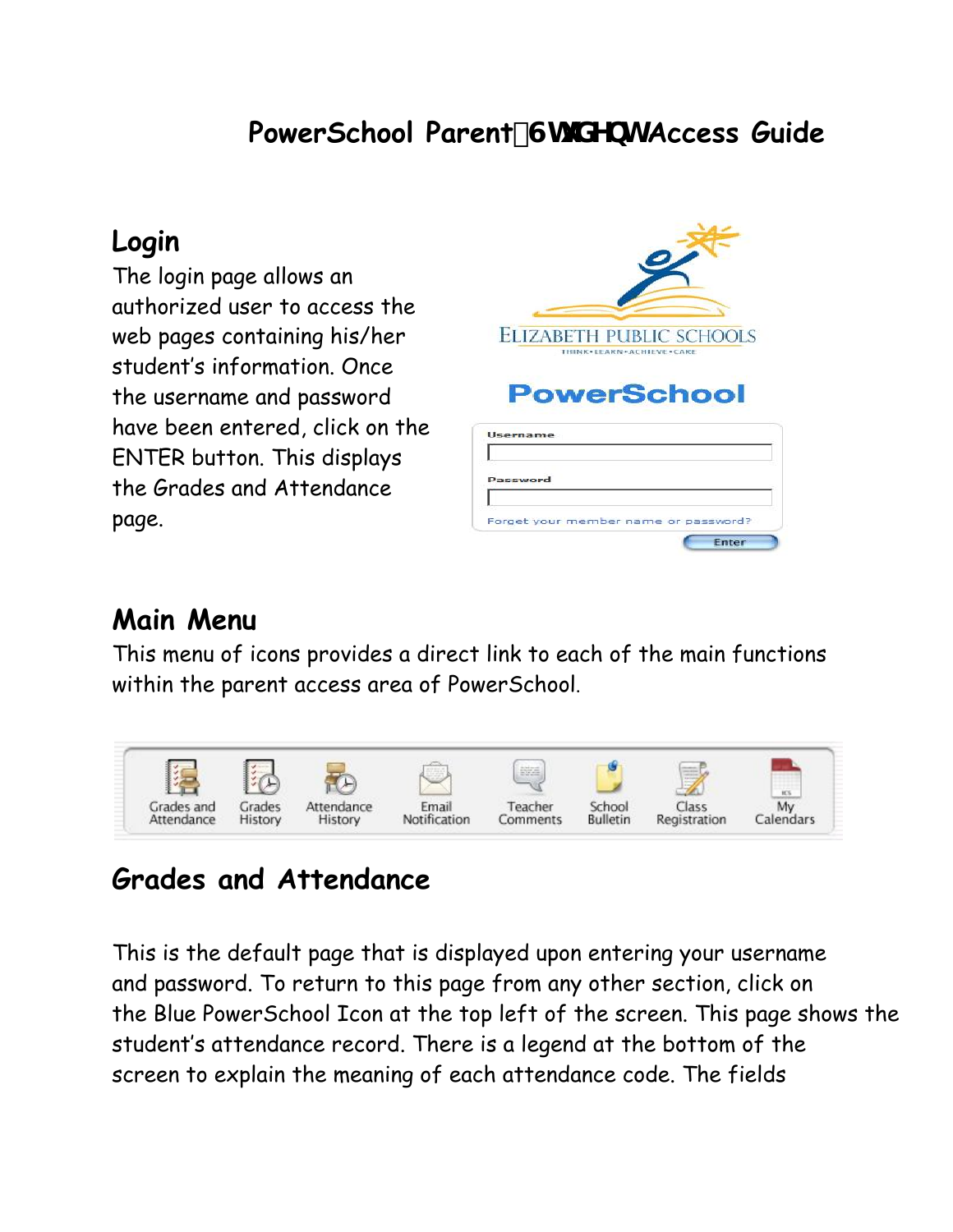#### shown in blue provide a link to additional information. These are described as follows:

**Grades and Attendance** 

|          |    |           |                  |    |    |    |    |                  |    |   | <b>Attendance By Class</b>                                                             |                |             |             |                         |             |             |                |                          |                |                |
|----------|----|-----------|------------------|----|----|----|----|------------------|----|---|----------------------------------------------------------------------------------------|----------------|-------------|-------------|-------------------------|-------------|-------------|----------------|--------------------------|----------------|----------------|
| Exp      |    |           | <b>Last Week</b> |    |    |    |    | <b>This Week</b> |    |   | Course                                                                                 |                | Q1          |             | Q2                      | S1          | Q3          | Q <sub>4</sub> | S2                       | Absences       | <b>Tardies</b> |
|          | M  | T         | W                | H  | F. | M  | T  | W                | H  | F |                                                                                        |                |             |             |                         |             |             |                |                          |                |                |
| 1(A)     | ĸ. | $\forall$ | <b>SOF</b>       |    | X. |    | 颍  |                  | 12 | A | Keyboarding<br>Kook, Steve M                                                           |                | $A -$<br>93 |             | B<br>85                 | $A -$<br>90 |             |                |                          | 6              | $\mathbf{0}$   |
| 1(B)     |    | ×         |                  | ×. |    | ă. |    | ×                |    | × | Word Processing<br>Shorey, Richard I                                                   |                | $D -$<br>60 |             | $B +$<br>89             | $B +$<br>87 |             |                |                          |                | 0              |
| 2(A)     | ×. |           | P.               |    | ×  |    | ö. |                  | ĸ. |   | Health 10<br>Rutter, Stephen D                                                         |                | Α.<br>100   |             | C.<br>75                | $B +$<br>87 |             |                |                          |                | $\theta$       |
| 2(B)     |    | 81        |                  | Ş. |    | 23 |    | ×                |    |   | World History<br>Zildjian, Prescott X                                                  |                | $A -$<br>94 |             | B<br>85                 | $A -$<br>90 | $A -$<br>94 | A<br>99        | A<br>98                  | $\Omega$       | $\circ$        |
| $3(A-B)$ |    |           |                  |    |    |    |    |                  |    |   | Algebra<br>Vigen, Robert R                                                             |                | c.<br>75    |             | $A -$<br>95             | B<br>85     |             |                |                          | $\Omega$       | $\Omega$       |
| 4(A)     | ×  |           | ×                |    | ×  |    | ÷  |                  | ×  |   | English 1<br>Jorgenson, James J.                                                       |                | B<br>85     |             | $A-$<br>92 <sup>°</sup> | $A -$<br>90 | $A -$<br>91 | A<br>97        | $A -$<br>94              |                | $\theta$       |
| 4(B)     |    | ×.        |                  | ã. |    | ŵ. |    | 8                |    |   | Concert Choir<br>Rogers, Andrew G                                                      |                | Α.<br>100   |             | A<br>100                | A<br>100    |             |                |                          | $\overline{2}$ | $\circ$        |
|          |    |           |                  |    |    |    |    |                  |    |   |                                                                                        |                |             |             |                         |             |             |                | <b>Attendance Totals</b> | 11             | $\circ$        |
|          |    |           |                  |    |    |    |    |                  |    |   | Current Simple GPA (S1): 3.52<br>Show dropped classes also<br><b>Attendance By Day</b> |                |             |             |                         |             |             |                |                          |                |                |
|          |    |           |                  |    |    |    |    |                  |    |   | This Week Absences Tardies<br><b>Last Week</b>                                         |                |             |             |                         |             |             |                |                          |                |                |
|          |    |           |                  |    |    |    |    |                  |    |   | MTWHFMTWHFS1                                                                           |                | YTD S1 YTD  |             |                         |             |             |                |                          |                |                |
|          |    |           |                  |    |    |    |    |                  |    |   | IA.<br>A                                                                               | 0              | 10          | $\Omega$    | $\mathbf{0}$            |             |             |                |                          |                |                |
|          |    |           |                  |    |    |    |    |                  |    |   | <b>Attendance Totals</b>                                                               | $\overline{0}$ | 10          | $\mathbf 0$ | $\circ$                 |             |             |                |                          |                |                |

Legend<br>Attendance Codes: Blank=Present | HD=Half Day | A=Absent | T=Tardy | P=Parent Excused | U=Unexcused | S=School Excused | I=In<br>School Suspension | O=Out of School Suspension | X=Truant | V=Vacation | F=Field Trip |

Citizenship Codes: H=Honorable | S=Satisfactory | N=Needs to improve | U=Unsatisfactory |

**Send Email to a Teacher** - Clicking on one of the teacher names automatically launches your email application and allows you to send an email directly to the teacher.

Print Page 員

**Grades –** Clicking on the blue grade brings up the **Class Score Detail**  page for the class selected. This page displays the due date and score received for each assignment.

**Attendance** – Clicking on the blue number under the Attendance column brings up the attendance detail for the class selected.

**NOTE:** Attendance totals = the total number of class periods absent or tardy. School attendance is calculated using the Home Room section totals.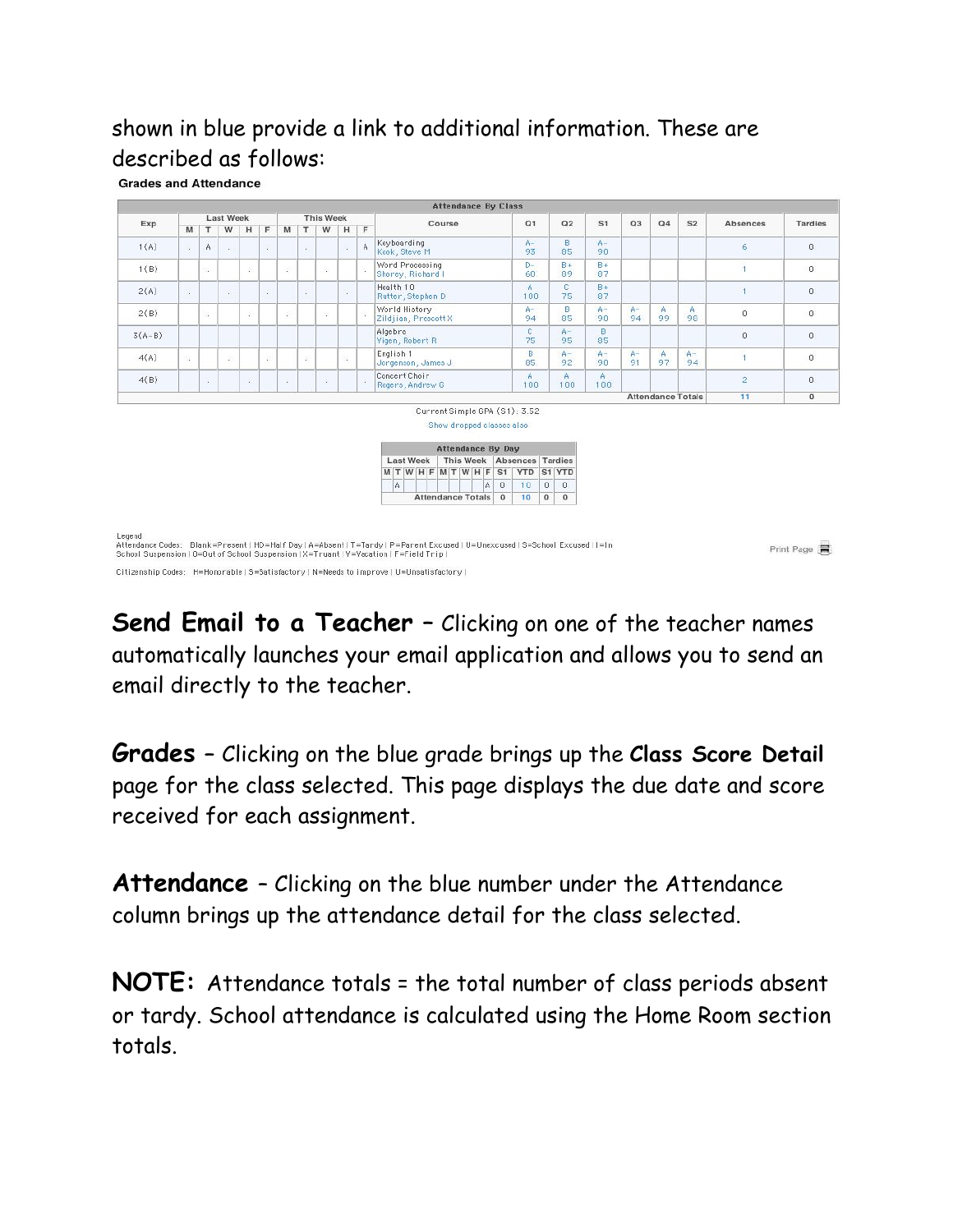## **Class Score Detail**

#### **Class Score Detail**

|                                              | Course                                                                                                                                                                                                                                                                                                                                                                                                                                                                                                                                                                                                       |                     | Teacher                          | Expression | Final Grade            |       |
|----------------------------------------------|--------------------------------------------------------------------------------------------------------------------------------------------------------------------------------------------------------------------------------------------------------------------------------------------------------------------------------------------------------------------------------------------------------------------------------------------------------------------------------------------------------------------------------------------------------------------------------------------------------------|---------------------|----------------------------------|------------|------------------------|-------|
|                                              | Keyboarding                                                                                                                                                                                                                                                                                                                                                                                                                                                                                                                                                                                                  |                     | Kook, Steve M                    | 1(A)       | $A - 93%$              |       |
| The items<br>shown in blue<br>provide a link | PARENTS - I WILL POST NEW ASSIGNMENT GRADES ON THE SECOND AND LAST FRIDAY OF EVERY MONTH.<br><b>CREDENTIAL:</b> Single Subject Teaching Credential<br><b>CREDENTIAL DATE: 12/15/1994</b><br><b>UNIVERSITY:</b> San Jose State University<br>DEGREE: Bachelor of Arts<br>DEGREE DATE: 06/17/1992<br>MAJOR: Liberal Studies<br>MINOR: Music<br>This course is an examination of communication involved in interpersonal relationships occurring in family, social, and career situations. Relevant concepts include self-concept,<br>perception, listening, nonverbal communication, and conflict negotiation. |                     |                                  |            |                        |       |
| to additional                                | To find out more information on Speech in today's society, visit this site to find links and additional material.                                                                                                                                                                                                                                                                                                                                                                                                                                                                                            |                     |                                  |            |                        |       |
|                                              | Due Date                                                                                                                                                                                                                                                                                                                                                                                                                                                                                                                                                                                                     | Category            | Assignment                       |            | $\frac{9}{6}$<br>Score | Grd   |
|                                              | 07/11/2005                                                                                                                                                                                                                                                                                                                                                                                                                                                                                                                                                                                                   | Total Points        | PreTest                          |            | 92<br>23/25            | $A -$ |
| information.                                 | 07/13/2005                                                                                                                                                                                                                                                                                                                                                                                                                                                                                                                                                                                                   | <b>Total Points</b> | Accuracy Test                    |            | 95<br>9.5/10           | $A -$ |
|                                              |                                                                                                                                                                                                                                                                                                                                                                                                                                                                                                                                                                                                              |                     | Grades last updated on 1/13/2006 |            |                        |       |

Print Page

### **Grades History**

This screen displays any grades from completed marking periods for the current year.

|                | 01    |          |     |            |
|----------------|-------|----------|-----|------------|
| ourse          | Grade | $\%$     | Cit | Hrs.       |
|                |       | 75       |     |            |
| Igebra         | c     |          | H.  | $\Omega$   |
| oncert Choir   | A.    | 100      | н   | $\circ$    |
| nglish 1       | в     | 85       | н   | $\alpha$   |
| ealth 10       | A     | 100.     | н   | $^{\circ}$ |
| eyboarding     | $A -$ | 93       | н   | $\circ$    |
| ord Processing | $D -$ | 60       | н   | $\circ$    |
| orld History   | $A -$ | 94       | H   | $\circ$    |
|                | Q2    |          |     |            |
| ourse          | Grade | $\%$     | Cit | Hrs.       |
| gebra          | $A -$ | 95       | H   | $\circ$    |
| oncert Choir   | А     | 100      | н   | $\Omega$   |
| nglish 1       | $A -$ | 92       | H   | $\circ$    |
| ealth 10       | C.    | 75       | н   | $\circ$    |
| eyboarding     | B.    | 85       | H   | $\circ$    |
| ord Precessing | $B +$ | 89       | н   | $\Omega$   |
| orld History   | в.    | 85       | H.  | $\circ$    |
|                | Q3    |          |     |            |
| purse          | Grade | $98$     | Cit | Hrs        |
| iology         | $B -$ | 80       | н   | $\circ$    |
| nglish 1       | $A -$ | 91       | H   | $\circ$    |
| irst Aid       | A     | 100      | н   | $\circ$    |
| ome Repair     | $A -$ | 91       | H.  | $\circ$    |
| tro to Art     |       | $\Omega$ |     | $^{\circ}$ |
| hys Ed 10      | F.    | 15       | н   | $\circ$    |
| orld History   | $A-$  | 94       | н   | $\circ$    |

## **Attendance History**

This screen displays the student's attendance for the current marking period.

|  | <b>Meeting Attendance History</b> |  |
|--|-----------------------------------|--|
|  |                                   |  |

| Course                                                                     | Expression |                  |                | $7/4 - 7/8$                                                       |    |    |               |        | $7/11 - 7/15$               |        |    |    |    | $7/18 - 7/22$ |    |        |    |        | $7/25 - 7/29$ |        |        |        |    | $8/1 - 8/5$ |          |         |    |        | $8/8 - 8/12$ |    |    |            |     | $8/15 - 8/19$ |   |                 | 8/2 |
|----------------------------------------------------------------------------|------------|------------------|----------------|-------------------------------------------------------------------|----|----|---------------|--------|-----------------------------|--------|----|----|----|---------------|----|--------|----|--------|---------------|--------|--------|--------|----|-------------|----------|---------|----|--------|--------------|----|----|------------|-----|---------------|---|-----------------|-----|
|                                                                            |            |                  |                | M T W H F M T W H F M T W H F M T W H F M T W H F M T W H F M T W |    |    |               |        |                             |        |    |    |    |               |    |        |    |        |               |        |        |        |    |             |          |         |    |        |              |    |    |            |     | HFMTWHFMT     |   |                 |     |
| Keyboarding<br>Kook, Steve<br>M <sub>211</sub><br>E: 7/7/05<br>L: 1/14/06  | 1(A)       | $\Delta \phi$    | $\overline{a}$ | $\overline{\phantom{a}}$                                          | ÷  |    |               | ÷.     |                             | $\sim$ |    | ò, |    | ÷             |    | $\sim$ |    | $\sim$ |               | $\sim$ |        | ÷      |    | ×.          |          | $\cdot$ |    | $\sim$ |              | ÷. |    | $\epsilon$ |     | ÷.            |   | $\sim$          |     |
| Word<br>Processing<br>Shorey,<br>Richard   210<br>E: 7/7/05<br>L: 1/14/06  | 1(B)       | $\sim$           | ÷.             | $\sim$                                                            |    |    | $\sim$ $\sim$ |        | $\mathcal{L}_{\mathcal{P}}$ |        | a. |    | i. |               | h. |        | ŝ. |        | $\sim 10$     |        | $\sim$ |        | ö, |             | <b>A</b> |         | ó. |        | ×            |    | ×. |            | -23 |               |   | $-1$            | ×.  |
| Health 10<br>Rutter,<br>Stephen<br><b>DLH23</b><br>E: 7/7/05<br>L: 1/14/06 | 2(A)       | $\Delta_{\rm c}$ | $\sim$         | $\overline{\phantom{a}}$                                          | ×  |    |               | $\sim$ |                             | $\sim$ |    | ×. |    | $\sim$        |    | ×      |    | ö.     |               | $\sim$ |        | ×      |    | o.          |          | $\sim$  |    | ٠.     |              | ×. |    | $\sim$     |     | ×             |   | $\mathcal{F}$ . |     |
| World History<br>Zildjian,<br>Prescott X 122<br>E: 7/7/05<br>L: 7/7/06     | 2(B)       | A.               | $\omega$       | $\overline{\phantom{a}}$                                          |    | 98 | ÷             |        | 彩                           |        | ×, |    | ÷  |               | E. |        | Ÿ. |        | 28.           |        | ч.     |        | ×. |             | ÷        |         | п. |        | ă.           |    | ×  |            | ×   |               | ÷ |                 | ÷.  |
| Algebra<br>Vigen, Robert<br>R 222<br>E: 7/7/05<br>L: 1/14/06               | $3(A-B)$   | $\rightarrow$    | $\sim$         | $\overline{\phantom{a}}$                                          |    |    |               |        |                             |        |    |    |    |               |    |        |    |        |               |        |        |        |    |             |          |         |    |        |              |    |    |            |     |               |   |                 |     |
| English 1<br>Jorgenson,<br>James J 115<br>E: 7/7/05<br>L: 7/7/06           | 4(A)       | $-1$             |                | $\sim$                                                            | s. |    |               | ×.     |                             | 25     |    | ×. |    | J.            |    |        |    | o.     |               | ÷.     |        | $\sim$ |    | ÷.          |          | ÷.      |    | ÷.     |              | S) |    | ÷.         |     | ×.            |   | <b>Section</b>  | u.  |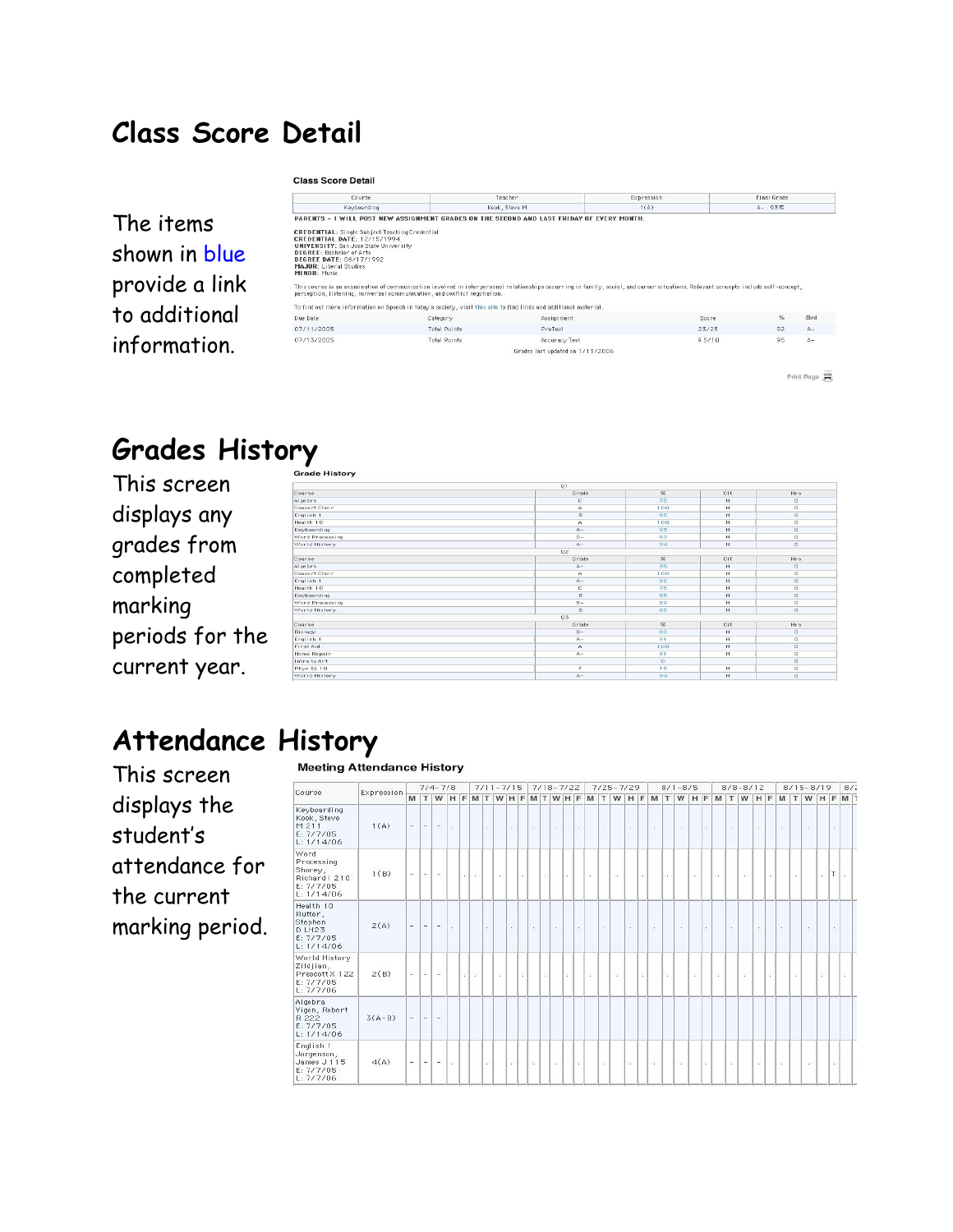# **E-mail Notification**

**Email Notifications** 

| This screen     |
|-----------------|
| allows the      |
| user to select  |
| preferences     |
| for automated   |
| notification of |
| student         |
| information.    |
| Multiple email  |

|                                             | Summary of current grades and attendance                                |
|---------------------------------------------|-------------------------------------------------------------------------|
|                                             | Detailed reports showing all assignment scores for each class           |
| What information would you like to receive? | Detailed report of attendance                                           |
|                                             | School announcements                                                    |
|                                             | Balance Alert (Note: Will only be sent when a student is low on funds.) |
| How often?                                  | Never                                                                   |
| Send now?                                   | n                                                                       |
| Email Address(es)                           |                                                                         |
|                                             | (separate multiple email addresses with commas)                         |

addresses may be entered as long as commas separate them.

# **Teacher Comments**

| This screen    | <b>Teacher Comments</b> |                 |                      |         |
|----------------|-------------------------|-----------------|----------------------|---------|
|                | Exp.                    | Course          | Teacher              | Comment |
| displays any   | 1(A)                    | Keyboarding     | Kook, Steve M        |         |
| comments       | 1(B)                    | Word Processing | Shorey, Richard I    |         |
|                | 2(A)                    | Health 10       | Rutter, Stephen D    |         |
| entered by the | 2(B)                    | World History   | Zildjian, Prescott X |         |
|                | $3(A-B)$                | Algebra         | Vigen, Robert R.     |         |
| student's      | 4(A)                    | English 1       | Jorgenson, James J   |         |
|                | 4(B)                    | Concert Choir   | Rogers, Andrew G     |         |
| teachers.      |                         |                 |                      |         |

Print Page 員

# **School Bulletin**

This screen displays the school bulletin information. Items may include: extra-

| Needham High School Bulletin for Thursday, December 15, 2005 |  |
|--------------------------------------------------------------|--|
| No bulletin items were found for this date.                  |  |
| 12/14/05   12/15/05   12/16/05                               |  |
|                                                              |  |

Print Page 員

curricular activities schedules, guidance information, and other notes of interest to the student body.

**School Bulletin**